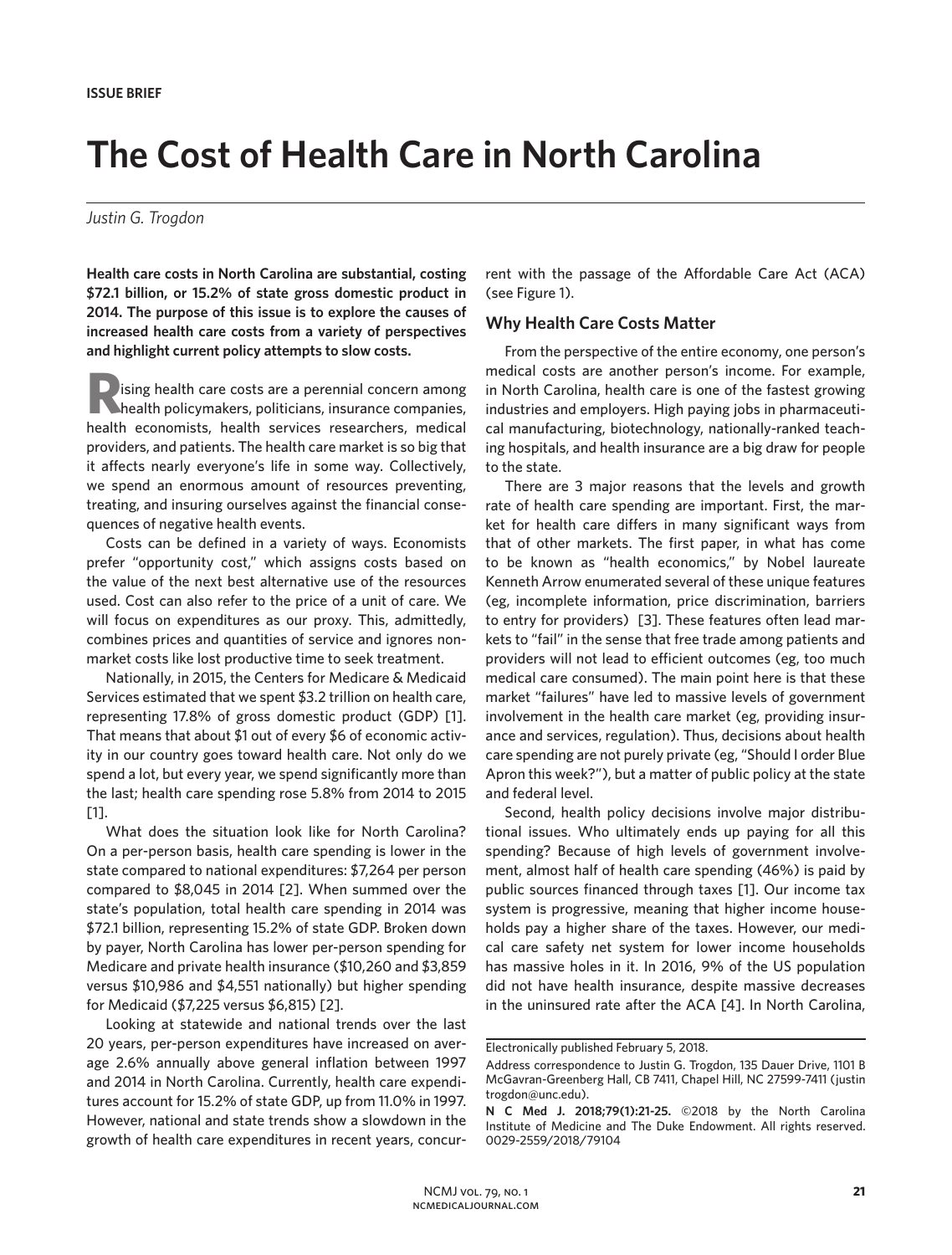

11% of the population was uninsured, representing 1,087,000 people—the 8th highest uninsured rate in the nation [4]. Even those with health insurance are often underinsured, a problem highlighted in this issue by Oberlander [5]. Further, in a recent comparison of "silver" plans on the ACA marketplaces, North Carolina ranked 36th in the nation for health insurance costs [6]. The holes in the safety net can lead to serious financial stress, bankruptcy, and even death [7, 8].

Finally, if we are dedicating more and more of our collective resources to health care, we want to be confident that we are happy with what we get in return. International comparisons indicate that other developed, industrialized countries seem to have better population health outcomes at much lower levels of spending (either per capita or as a share of GDP). What about North Carolina? What are we getting in return? In 2014, the state's health care spending per person ranked 43rd in the country [2]. Our health metrics are also comparatively low. According to United Health Foundation's America's Health Rankings, North Carolina is 32nd in the nation using their overall health index [9]. While the state scored well for immunizations, we ranked very low for the number of children in poverty (43rd), low birthweight babies

(41st), and infant mortality (41st). In fact, North Carolina ranked 30th or lower for all health outcomes: cancer deaths, cardiovascular deaths, diabetes, health disparities, frequent mental distress, infant mortality, premature death, and frequent physical distress. Thus, relative to other states, North Carolina ranks near the bottom for health care spending and health outcomes.

#### **Purpose of Issue**

The purpose of this issue of the NCMJ is first to explore the causes of increased health care costs from a variety of perspectives: societal/systemic causes, patients, insurers, and suppliers of health care. The importance of perspective (ie, whose cost?) will resurface in several of the papers included in this issue [8, 10, 11]. The second purpose of this issue is to highlight current policy attempts to slow costs while maintaining or improving access and quality of care.

# **Societal/Systemic Drivers of Health Care Costs**

The first set of papers in this issue discuss systemic drivers of health care costs in North Carolina. Bush sets the stage by considering social determinants of health and health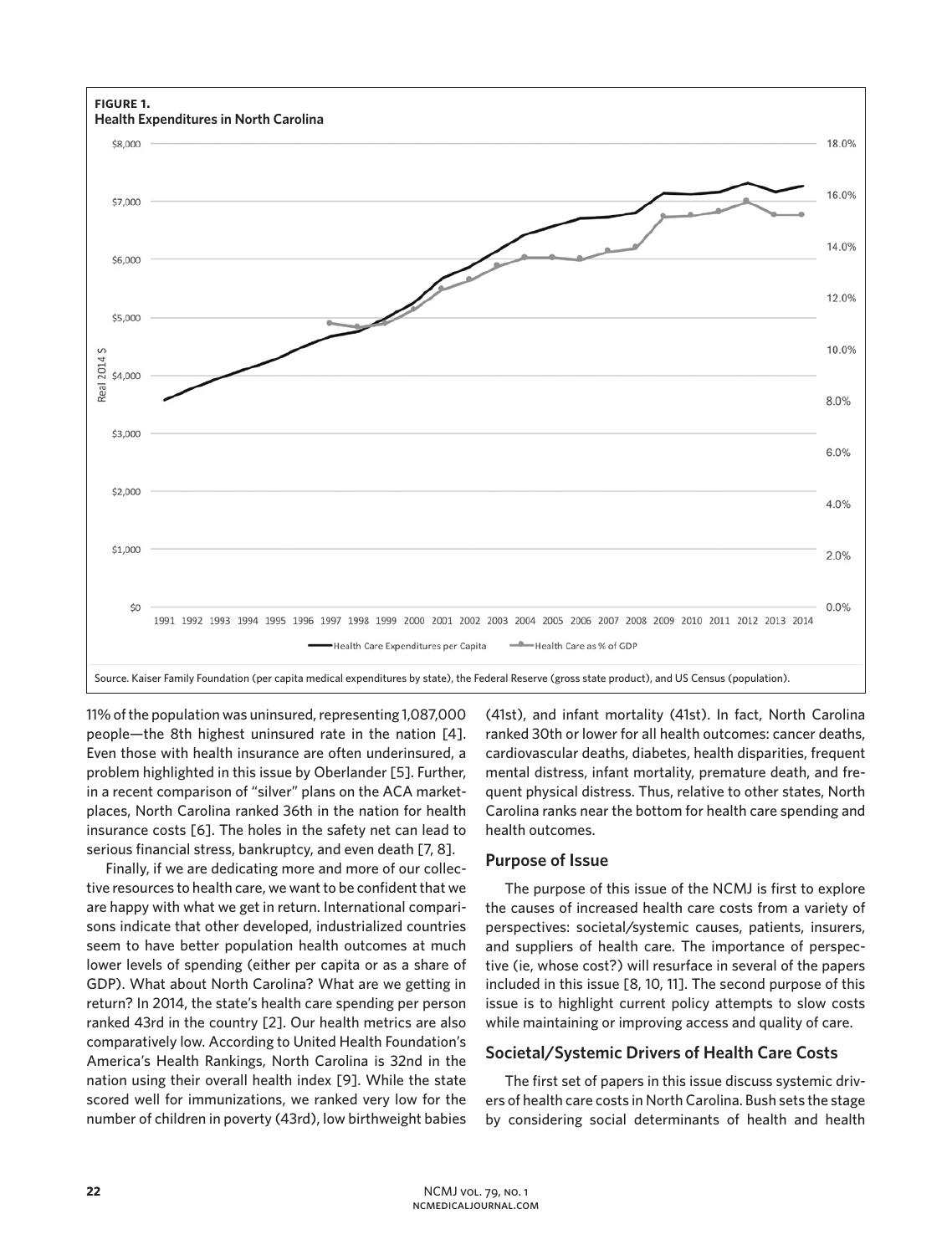care [12]. Social determinants are defined as "the structural determinants and conditions in which people are born, grow, live, work, and age" [13]. Social determinants include a large set of factors that extend past health care into public health and beyond. For example, research suggests that of all the factors leading to premature death, 90% of the factors are outside of health care and 60% are influenced directly by social determinants [12]. As Bush notes, "social determinants include whether you live in a safe neighborhood, whether you live in adequate housing, what you eat, and whether you have clean air to breathe and clean water to drink" [12]. The article makes important claims as to the importance of social determinants for population health and as potential targets for public policy.

Examining social determinants is one way to maintain a broad perspective in debates about controlling health care costs, which is significant for at least 2 reasons: to keep the focus on the goal of better health and because systemwide solutions have the potential to affect primary drivers of health for large parts of the population. However, to be effective, policies to address social determinants of health must address 2 major challenges. First, institutional incentives are currently not constructed to reward work across jurisdictional "silos." Second, although the potential reach and benefits of system-wide policies are indeed large, the cost of truly changing those systems must also be taken into account. Together, these challenges can stymie change because the costs of action are concentrated to a few agencies, but the benefits are diffuse in the population.

Costs also vary depending on region. Williams and Holmes focus on health care costs in rural North Carolina, with geography being a major determinant of health and spending [10]. They define alternative measures of costs, emphasize the importance of perspective again, and identify several reasons why health care costs may be higher in rural settings: higher fixed costs, demographics and health status, insurance status, and the supply and mix of medical providers. They then go on to present new evidence on the relative spending in metropolitan and non-metropolitan (rural) areas. Finally, they discuss several federal policies and programs that are currently in the midst of major change that may disproportionately affect medical costs for rural North Carolinians.

Another driver of health care costs to consider, particularly with its historical role in North Carolina, is tobacco. Mills and colleagues provide a broad perspective on the tobacco industry in the state, a leading cause of medical expenditures, and incorporate broader economic impacts of tobacco control policy [14]. They make the case that, despite rapid declines in smoking in recent decades, tobacco is still a major cause of morbidity, mortality, and medical costs in North Carolina. They provide compelling evidence that the costs to tobacco control are minimal in terms of lost employment, but the benefits can be large in the form of tax revenue and reduced medical expenditures. Finally, in keeping with our broad, systemic focus, they discuss the need to consider how to transition tobacco farmers and workers to new industries (eg, pharmaceuticals, health care, technology, other crops, and manufacturing).

## **Health Care Costs from the Patient's Perspective**

Patients often bear the brunt of rising health care costs through higher insurance premiums, out-of-pocket expenditures, medical debt, and bankruptcy. The "Spotlight on the Safety Net" column by Bailey describes the legal counseling offered by the Charlotte Center for Legal Advocacy to help low-income North Carolinians avoid financial ruin due to medical bills [15]. Sloan and Zafar provide evidence that out-of-pocket spending has increased for all of us, and especially for cancer care, in terms of dollars and as a percentage of income [8]. They then go on to discuss several policies to address the patient financial burden created through expensive treatment and increasingly less generous insurance. These policies, discussed in terms of cancer care, but also applicable to other types of care, include low-income subsidies, rebates, patient assistance programs, hospital-based financial assistance, drug price negotiation (from Medicare), outcome-based pricing, alternative payment models, and increasing physician awareness. This last strategy, increasing physician awareness and willingness to include discussions of finances with patients in the clinic, is an extension of shared decision-making. Efforts to increase shared decision-making align with many patients' goals when seeking care [16]. It also highlights a potential role for providers and patients in reducing medical expenditures through choosing more cost-effective treatments.

More broadly, can patients be part of the solution to rising health care costs by becoming better shoppers? Two papers in this issue appear to come to different answers to this question. Sevier is more optimistic about the ability of patients, as consumers, to exert pressure on health care markets to lower price and/or increase quality [16]. She draws an analogy to the revolution in comparison-shopping seen in such industries as travel (eg, Kayak, Travelocity), restaurants (eg, Yelp), and to some extent even for physician services (eg, RateMDs.com). The idea is that more informed patients with higher expectations for service would force competition for their health care amongst providers.

A major challenge for patient/consumer engagement to work is that health care markets have incomplete information about prices and quality. Riley summarizes the effects of this incomplete information on the likelihood that patient shoppers can put downward pressure on medical prices [17]. For example, while some price transparency tools are available, they are under-utilized. In addition, the lack of information on quality is a main reason policies intended to incentivize patients to be more responsive to price through higher deductibles and copays have led to patients cutting back care across the board. Patients do not seem to be able to tell which types of care are worthwhile. Riley concludes,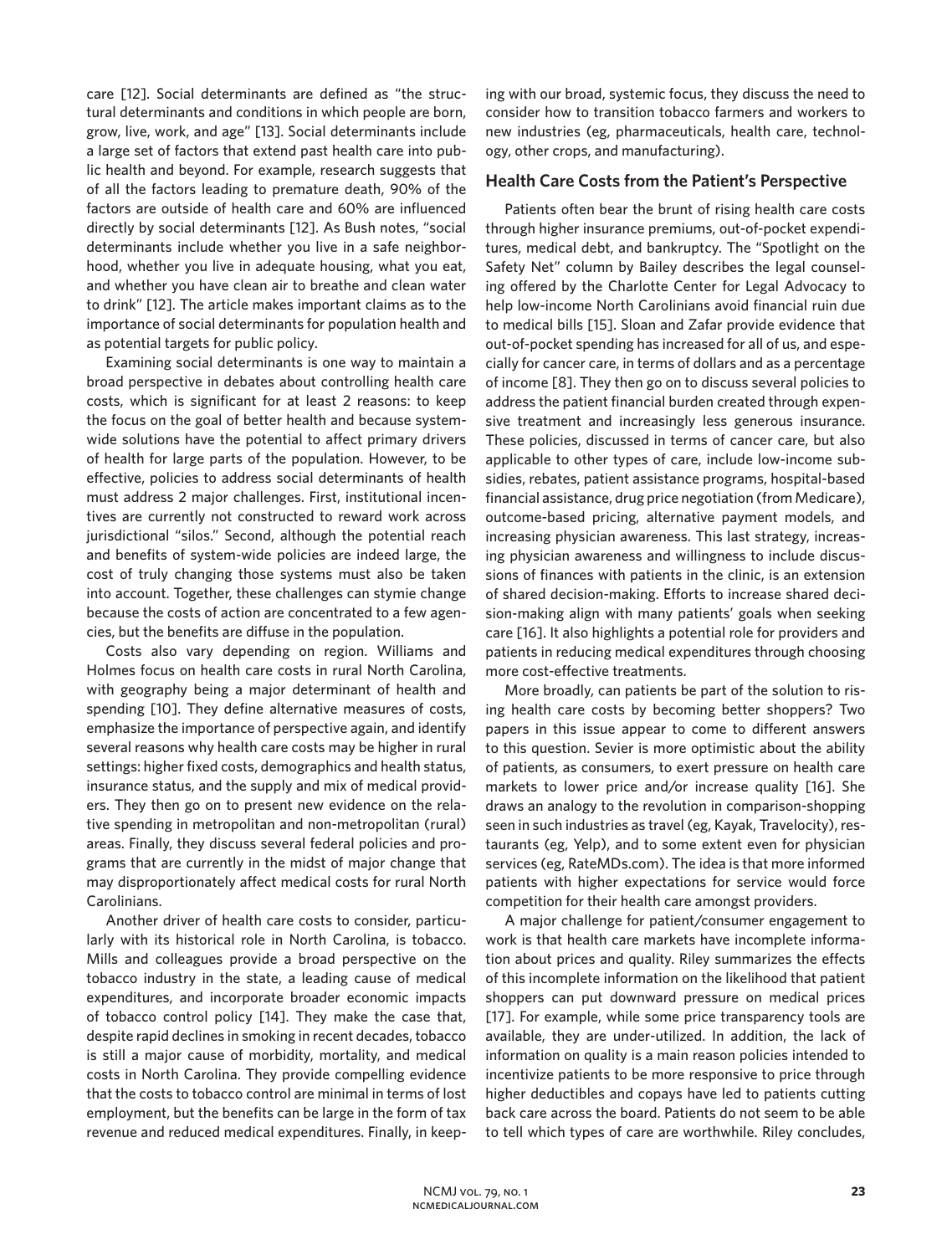"Health care consumerism offers limited potential for system-wide cost containment and presents significant pitfalls for patients."

## **Health Care Costs from the Provider's Perspective**

This issue also examines health care costs from the perspective of key players in the provision of health care and health insurance. The article by Ernecoff and Stearns is at the intersection of patient and physician perspectives and focuses on costs at the end of life [18]. End-of-life care costs are significant, although not the primary driver of health care expenditures, and necessitate difficult discussions about the goals of care and the "provision of preferencesensitive care" [18]. Their discussion of the challenges involved in end-of-life care harken back to the focus on systemic causes, including considerations of payment models and the supply of caregivers, formal and informal. They also provide several examples of ongoing studies to include palliative care, aimed at pain and symptom management and advanced planning, in more care settings in North Carolina.

The article by Easter and Thorpe analyzes the role of pharmaceuticals in health care costs [19]. Drug prices have risen dramatically over the last couple of decades and often are at the center of current health policy debates [20]. Although spending on pharmaceuticals is high, Easter and Thorpe propose that we could save on health care costs in total if we used pharmaceuticals better. Reducing under-, over-, and misuse of medications could prevent further downstream health costs (eg, unnecessary ED visits or hospitalization for underuse, complications of polypharmacy, and serious and even fatal complications of treatment). While there are many policies available, all involve significant tradeoffs. Policies aimed at drug pricing will require structural changes to the way pharmaceutical markets are regulated, which involves many political stakeholders. Policies aimed at spending share some drawbacks to other efforts to make patients more price sensitive, such as indiscriminate cutting back on medications regardless of effectiveness. However, the involvement of physicians and health policy experts in the development and execution of the protocols could help incentivize the use of more cost-effective therapies over less cost-effective ones.

The Jones and Horner article transitions to health care costs from the perspective of a major insurer in North Carolina, the State Employee Health Plan (SEHP) [21]. The article describes the challenges faced by the SEHP and how they are addressing those challenges. The SEHP must balance ways to cover rising costs (eg, increasing premiums and out-of-pocket costs for beneficiaries) against their fiduciary standard to protect the financial interests of their members. The article highlights several recent changes that have helped reduce the growth in medical costs, including Medicare Advantage and a new pharmacy benefits manager contract with a closed, custom formulary. Future plans focus on technology to improve case management (eg, telehealth)

and coordination of care (eg, primary care engagement).

Insurance markets generally have seen massive changes due to the ACA. North Carolina chose not to expand Medicaid to cover all households between 100%–138% of the federal poverty level. Nor did North Carolina choose to operate their own marketplace exchange for the individual health insurance market. However, eligible North Carolinians can still use the federal marketplace, and Oberlander [5] highlights the important problem of underinsurance. He also asks whether the ACA has made health care more affordable. Short answer: no. The article is worth reading for the longer answer.

## **Value in Health Care**

In a closing commentary, Wheeler and colleagues circle back to the question of value in health care [11]. We want to be confident that we are happy with what we are getting in return for our money. However, value is in the eye of the beholder. The article discusses what value means to different stakeholders, and the authors ultimately make 4 recommendations: 1) more consideration of the patient perspective with respect to value, 2) frank discussions of trade-offs, 3) emphasis on reducing low-value treatment, and 4) use of objective evidence on value [11].

#### **Conclusion**

High and rising health care costs continue to be a challenge for North Carolina with no easy solutions. This journal issue attempts to examine the problem of rising health care costs from a variety of perspectives within the state. Each article discusses some policy approaches to control costs while maintaining (or improving) quality. While none of these policies is likely to solve the problem in isolation, we can hope that the aggregation of marginal gains [22] from several strategies will add up to substantial improvements. North Carolina has an important role to play in addressing the issue of health care costs. We have a diverse population, a large health care sector, including drug and device manufacturers, and the research base to innovate. NCM

**Justin G. Trogdon, PhD** associate professor, Department of Health Policy and Management, Gillings School of Public Health, University of North Carolina at Chapel Hill, Chapel Hill, North Carolina.

#### **Acknowledgments**

Potential conflicts of interest. J.G.T. has no potential conflicts of interest.

#### **References**

- 1. Centers for Medicare & Medicaid Services. National health expenditure data. CMS website. https://www.cms.gov/Research-Statistics-Data-and-Systems/Statistics-Trends-and-Reports/ NationalHealthExpendData/NationalHealthAccountsHistorical .html. Accessed December 4, 2017.
- 2. Lassman D, Sisko AM, Catlin A, et al. Health spending by state 1991-2014: measuring per capita spending by payers and programs. Health Aff (Millwood). 2017;36(7):1318-1327.
- 3. Arrow KJ. Uncertainty and the welfare economics of medical-care. Am Econ Rev. 1963;53(5):941-973.
- 4. The Henry J. Kaiser Family Foundation. Health insurance coverage